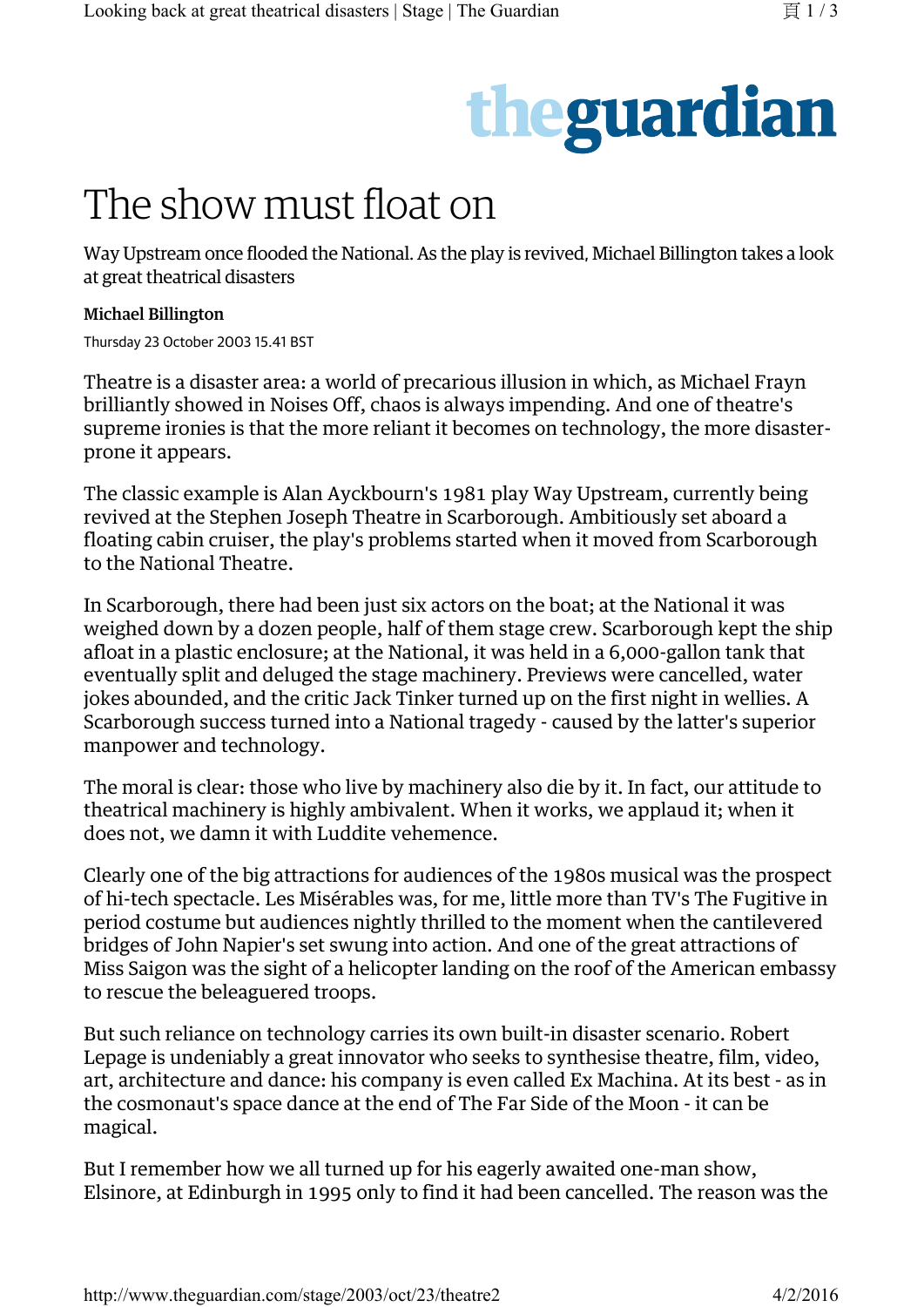breakdown of the inordinately complex revolving box that enabled him to play all of Hamlet's key characters in quick succession. It was not merely an indictment of theatre's dependence on technology. When I finally saw Lepage's show, I realised that its artistic nullity was due to character and story having been subordinated to soulless mechanical trickery.

Theatre always offers a dialectic between order and disorder: this is what makes it a metaphor for life. One of its seductions is its capacity to overcome disaster and the combined fallibility of men and machines. A classic case was provided by the saga of Peter Hall's trio of late Shakespeares in 1988. The human problems started with the casting of Imogen in Cymbeline which, after two mishaps, finally went to Geraldine James. But the real difficulties began when the productions toured to the old, arthritic Soviet Union.

In Moscow, the first night of Cymbeline was threatened with cancellation because the KGB refused to unlock a vital stage door. By the time I caught up with the company in Georgia, the sets and costumes for the whole season were still making their way by truck from Moscow.

As they made their fraught cross-continental journey, we pored hourly over maps to see if the trucks would arrive in time. Of course, they didn't, and it was later suspected they had been sabotaged. But the company decided the show must continue minus sets and costumes - and the result was one of those miracles in which you actually saw Shakespeare in its purest, most anatomical form.

Sometimes, it is the battle between human ingenuity and unforeseen hazards that provides theatre's greatest pleasures. A revealing example occurred only this week on the first night of Thoroughly Modern Millie. It is a highly professional Broadway show but one lacking heart - until an interesting thing happened. One of the residents of Mrs Meers's all-girl hotel bouncily tried to exit through one of the doors, but it remained obstinately jammed. It was a tiny incident, but for a second the whole extravagant enterprise ground to a halt, and a bond of sympathy was established between actors and audience. We suddenly saw that there were people inside the well-oiled machine.

Today's mishaps simply replicate on a larger canvas the routine hazards of weekly rep, when this kind of thing happened all the time: sets collapsed, doors stuck, cues were missed. All that has changed is the scale: where sets once shook, hydraulic stages now stick and revolves jam. In the end, disaster and the theatre are inseparable.

And, while one sets out in search of perfection, there is something reassuring about the lurking possibility of disaster, about the prospect of what Michael Frayn calls "the great dark chaos behind the set, inside the heart and brain" reminding us of the human fallibility of the whole insanely precarious enterprise. As in life itself, the abyss is only a single footstep away.

· Way Upstream is at the Stephen Joseph Theatre, Scarborough (01723 370541), until November 15. Thoroughly Modern Millie is at the Shaftesbury Theatre, London WC2 (020 7379 5399, until January 24.